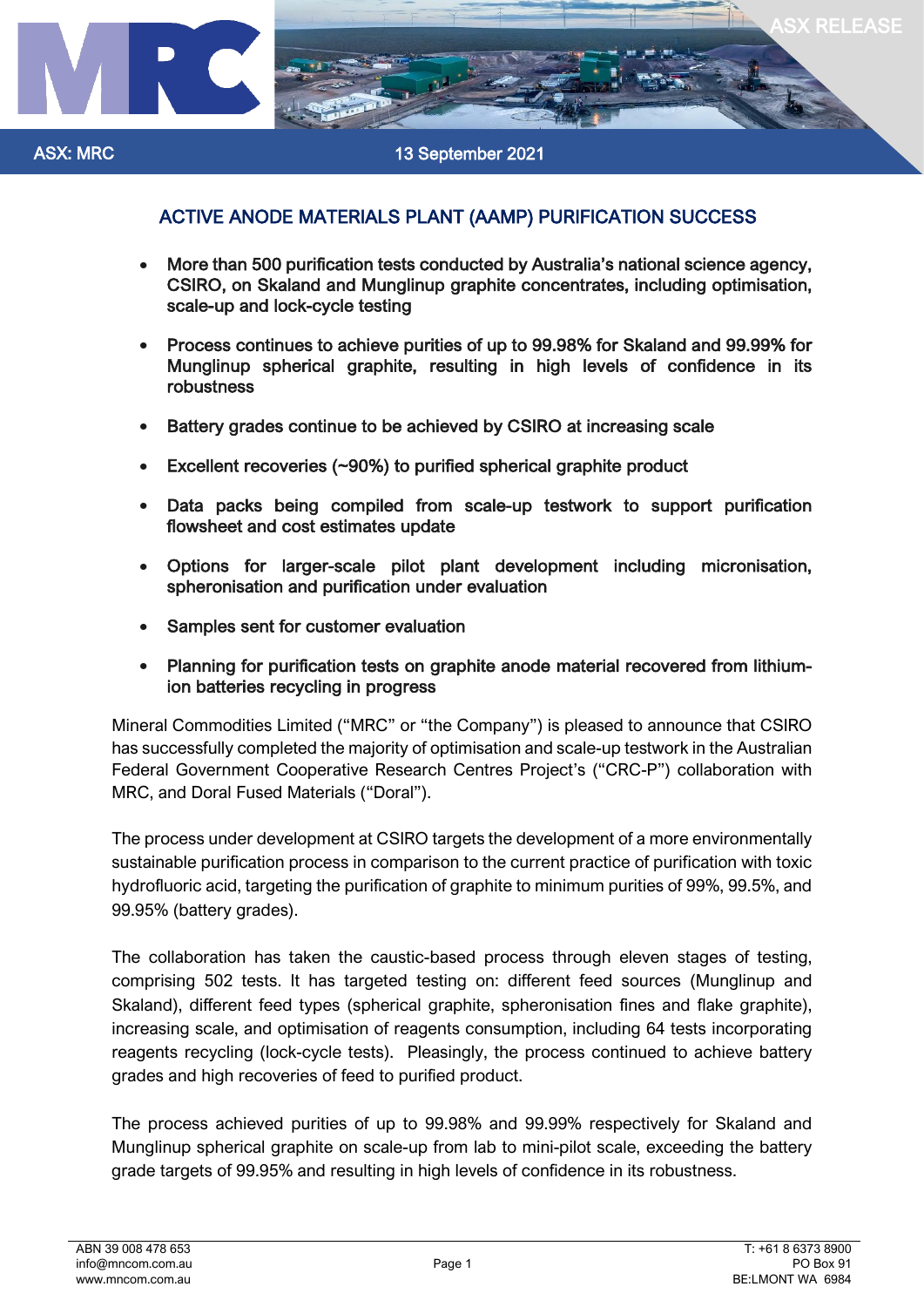Loss of Ignition (LOI) values and residual impurity elements (by inductively coupled plasma (ICP) on LOI ash) are summarised in [Table 1](#page-1-0) below, for a sample of spherical graphite produced from Skaland concentrate and a sample of spherical graphite produced from Munglinup concentrate, showing the highest residual metal impurities. All are below the maximum specifications for battery anodes, and many below 1ppm. The variation between samples from a single source represent different test conditions. The residual impurities are particularly low for the Munglinup spherical graphite.

<span id="page-1-0"></span>

|                | LOI (%) |     | Residual Impurities by ICP (ppm) |      |     |     |      |     |
|----------------|---------|-----|----------------------------------|------|-----|-----|------|-----|
| Source         |         | Al  | Fe                               | Si   | Mg  | Ca  | Na   | Ti  |
| <b>Skaland</b> | 99.98   | 8.6 | 14.1                             | 13.4 | 0.2 | 0.4 | 12.3 | 1.0 |
| <b>Skaland</b> | 99.98   | 5.3 | 10.6                             | 10.9 | 4.5 | 1.3 | 18.6 | 0.4 |
| <b>Skaland</b> | 99.97   | 0.1 | 1.1                              | 0.7  | 3.3 | 0.7 | 1.4  | 0.0 |
| Munglinup      | 99.99   | 2.2 | 3.5                              | 1.8  | 0.7 | 0.3 | 10.1 | 0.1 |
| Munglinup      | 99.98   | 0.0 | 0.6                              | 0.5  | 0.0 | 0.0 | 1.2  | 0.0 |
| Munglinup      | 99.99   | 0.5 | 2.2                              | 1.7  | 0.4 | 0.2 | 2.8  | 0.1 |

*Table 1 Residual metal Impurities of purified spherical graphite (by ICP on LOI ash)*

These results are particularly pleasing given that they are from lock-cycle tests where process reagents are recycled to reduce overall reagents consumption, rather than purified with fresh reagents only. Lock-cycle tests are more representative of industrial processes where the build-up of impurities in recycle streams need to be managed to ensure product quality is achieved whilst minimising reagent consumption. Further process optimisation and customer sample generation work is in progress.

Lock-cycle purification tests on the by-product fines from the spheronisation process achieved LOI purities of 99.25% to 99.8% for Skaland (depending on the purification conditions) and 99.51% for Munglinup (under the standard conditions for purifying Munglinup spherical graphite), with silicon the key residual impurity. Typical purity targets for micronized graphite are 99% and 99.5%, showing that the process is capable of meeting both of these targets. Further optimisations are in progress to tailor impurities to customers' requirements.

Using the standard purification conditions to purify -150 micron Skaland flake achieved LOI purities of 99.9%. Further optimisation of the processing conditions for purifying flake graphite is in progress.

The purification program described above consisted of 11 completed sub-stages of the overall CRC-P program since September 2019, with the remaining testwork sub-stages in progress. These consist of further process optimisation and customer samples generation and will be completed in the following months.

This significant body of work allows the Company and CSIRO to tailor the process to different feed material types (spherical graphite, fines and flake) and concentrate sources and to optimise for particular impurities of concern to customers. The purification process results are also being used to optimise the concentrate quality produced at Skaland, to support the

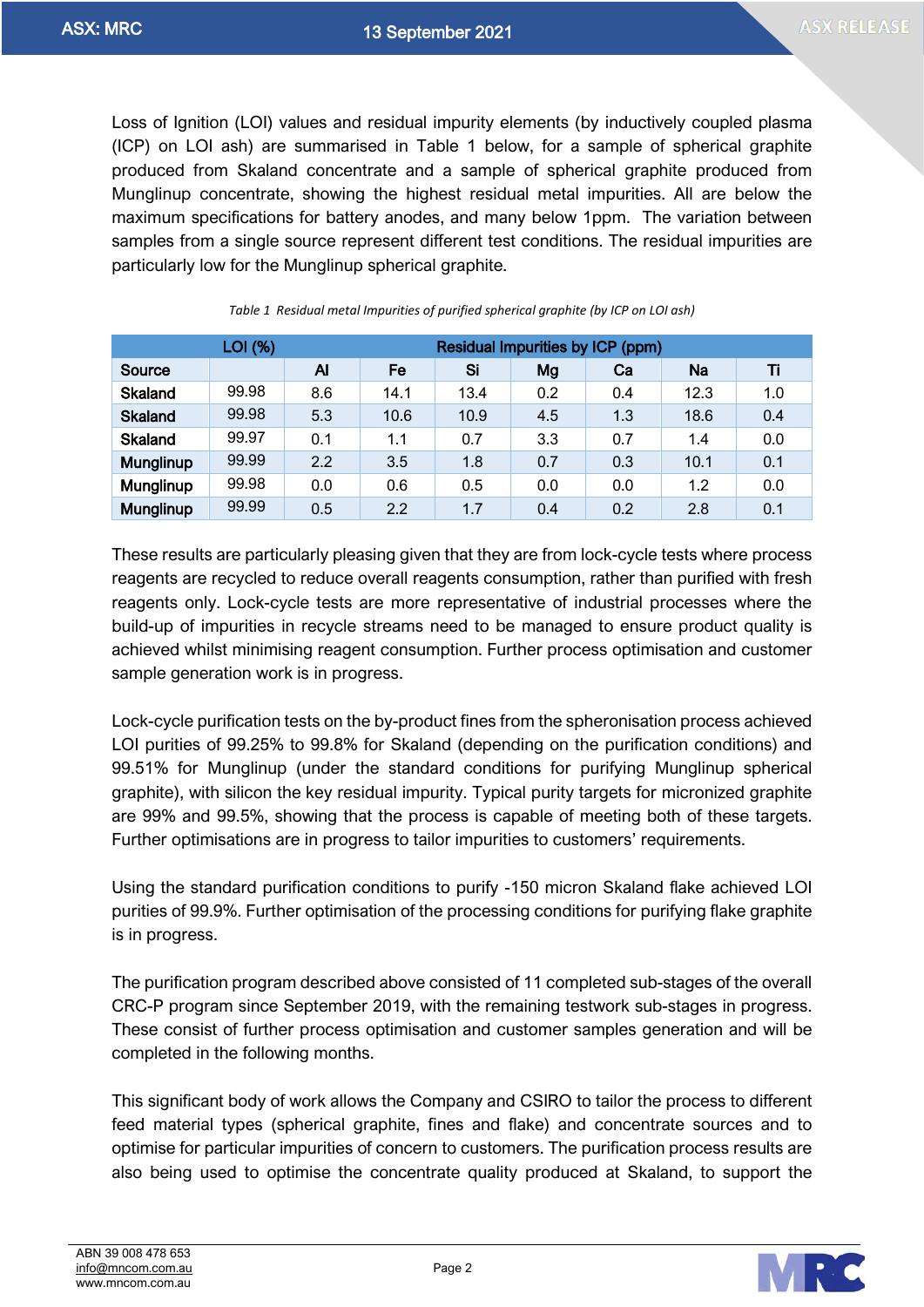Company's vertically integrated mine-to-downstream materials business.

Given the excellent results for spherical graphite, fines and fine flake, the Company is planning to evaluate the potential of the process to purify graphite anode materials recovered from lithium-ion batteries recycling.

Data packs from the mini-pilot plant testwork are currently being compiled to support:

- Delivery of an updated flowsheet and cost estimate for completion of the CRC-P project in 2021, and
- Construction of a larger scale pilot-plant to further de-risk the process and generate larger customer samples to support qualification prior to commercial AAMP construction.

The Company would like to acknowledge the significant support and effort of its partners, CSIRO and Doral, as well as the Commonwealth Government's financial support for the CRC-P project. In particular, we acknowledge the dedication and focus of the CSIRO research team who have continued to deliver outstanding results in this critical-minerals project throughout the recent COVID-19 pandemic.

Acting Chief Executive Officer Russell Tipper said: "We are delighted with the progress of this purification project. The excellent research and development work conducted by CSIRO must be commended. The comprehensive program provides a very strong foundation to advance and derisk the development of the AAMP, which is a cornerstone of value-adding at Skaland. Whilst R&D is patient work, it is essential to de-risk process development in a controlled, staged, and therefore successful, manner. We look forward to completing the development of the largerscale purification pilot plant and the associated AAMP feasibility study in 2022".

CSIRO Mineral Resources Group Leader at Waterford, Western Australia Dr Keith Barnard said CSIRO is eager to help Australian companies such as MRC position themselves in the battery metals sector, for both their benefit and for the future benefit of Australia.

"We are pleased to be working with MRC and Doral on our shared journey towards commercial deployment of this more environmentally sustainable purification process." said Dr Barnard.

## ENDS

Issued by Mineral Commodities Ltd ACN 008 478 653 [www.mineralcommodities.com](http://www.mineralcommodities.com/) Authorised by the Chief Executive Officer and Company Secretary, Mineral Commodities Ltd